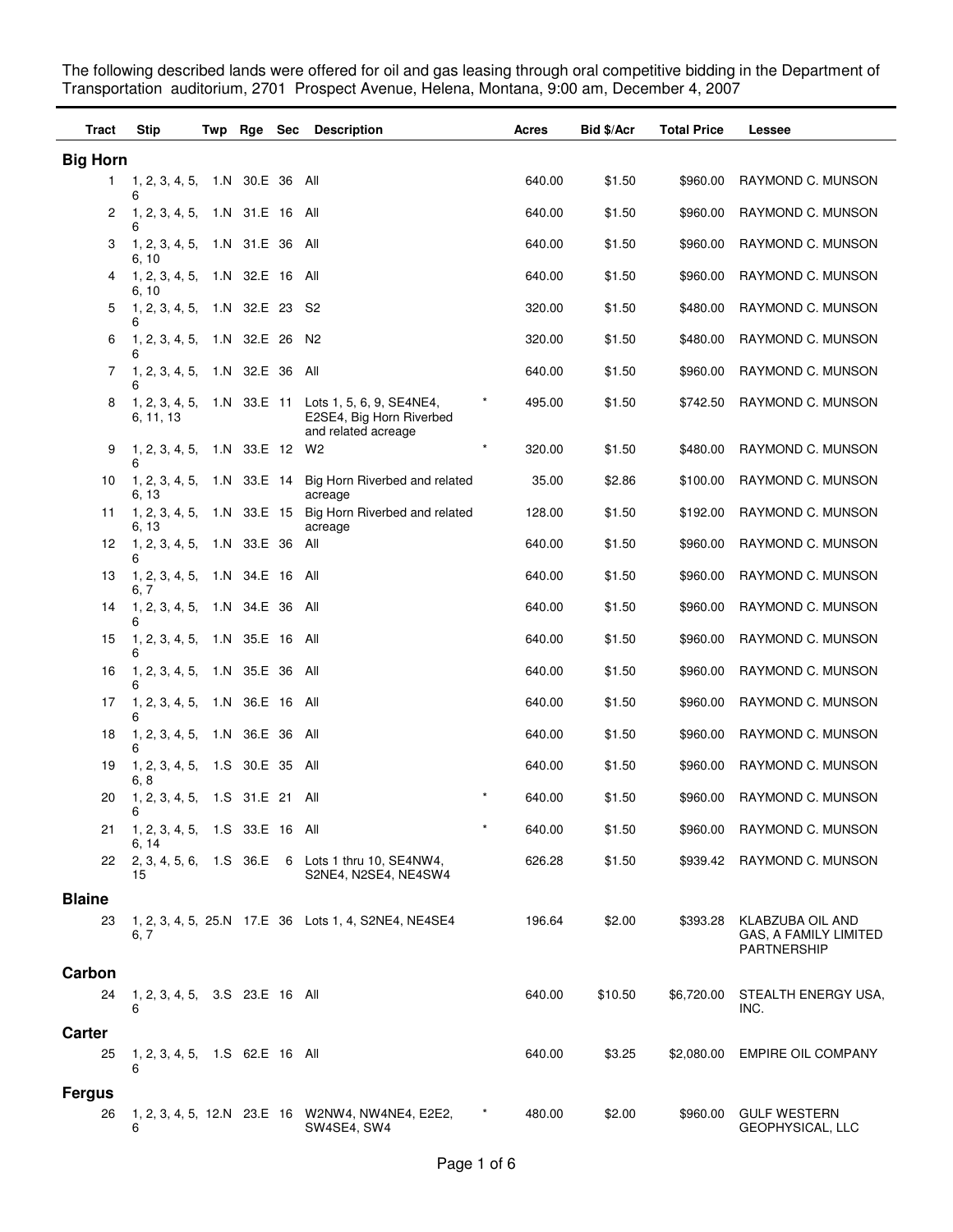| Tract              | Stip                                    |  | Twp Rge Sec |  | <b>Description</b>                                             | Acres  | Bid \$/Acr | <b>Total Price</b> | <b>Lessee</b>                           |
|--------------------|-----------------------------------------|--|-------------|--|----------------------------------------------------------------|--------|------------|--------------------|-----------------------------------------|
| <b>Musselshell</b> |                                         |  |             |  |                                                                |        |            |                    |                                         |
| 27                 | 1, 2, 3, 4, 5, 7.N 30.E 16 All<br>6     |  |             |  |                                                                | 640.00 | \$2.00     | \$1,280.00         | <b>GULF WESTERN</b><br>GEOPHYSICAL, LLC |
| 28                 | 1, 2, 3, 4, 5, 7.N 30.E 20 E2           |  |             |  |                                                                | 320.00 | \$1.50     | \$480.00           | PETRO-SENTINEL LLC                      |
| 29                 | 1, 2, 3, 4, 5, 8.N 23.E 16 All<br>6     |  |             |  |                                                                | 640.00 | \$1.75     | \$1,120.00         | <b>HERCO</b>                            |
| 30                 | 1, 2, 3, 4, 5, 8.N 23.E 36 All<br>6     |  |             |  |                                                                | 640.00 | \$1.75     | \$1,120.00         | HERCO                                   |
| 31                 | 1, 2, 3, 4, 5, 8.N 24.E 16 All<br>6     |  |             |  |                                                                | 640.00 | \$1.75     | \$1,120.00         | <b>HERCO</b>                            |
| 32                 | 1, 2, 3, 4, 5, 8.N 24.E 36 All          |  |             |  |                                                                | 640.00 | \$1.75     | \$1,120.00         | <b>HERCO</b>                            |
| 33                 | 1, 2, 3, 4, 5, 8.N 25.E 16 All<br>6     |  |             |  |                                                                | 640.00 | \$1.75     | \$1,120.00         | <b>HERCO</b>                            |
| 34                 | 1, 2, 3, 4, 5, 8.N 26.E 14 E2<br>6      |  |             |  |                                                                | 320.00 | \$1.75     | \$560.00           | <b>HERCO</b>                            |
| 35                 | 1, 2, 3, 4, 5, 8.N 26.E 16 All<br>6, 11 |  |             |  |                                                                | 640.00 | \$1.75     | \$1,120.00         | <b>HERCO</b>                            |
| 36                 | 1, 2, 3, 4, 5, 8.N 26.E 36 All<br>6     |  |             |  |                                                                | 590.57 | \$1.75     | \$1,033.50         | <b>HERCO</b>                            |
| 37                 | 6                                       |  |             |  | 1, 2, 3, 4, 5, 8.N 27.E 6 Lots 1, 2, 3, 4                      | 198.98 | \$1.75     | \$348.22           | <b>HERCO</b>                            |
| 38                 | 1, 2, 3, 4, 5, 8.N 27.E 16 All<br>6     |  |             |  |                                                                | 640.00 | \$1.75     | \$1,120.00         | <b>HERCO</b>                            |
| 39                 | 1, 2, 3, 4, 5, 8.N 27.E 36 All          |  |             |  |                                                                | 640.00 | \$1.75     | \$1,120.00         | <b>HERCO</b>                            |
| 40                 | 6. 7<br>6                               |  |             |  | 1, 2, 3, 4, 5, 8.N 28.E 16 N2NW4, SE4NW4, E2,<br>NE4SW4, S2SW4 | 560.00 | \$1.50     | \$840.00           | PETRO-SENTINEL LLC                      |
| 41                 | 1, 2, 3, 4, 5, 8.N 28.E 36 All<br>6     |  |             |  |                                                                | 640.00 | \$1.50     | \$960.00           | PETRO-SENTINEL LLC                      |
| 42                 |                                         |  |             |  | 1, 2, 3, 4, 5, 8.N 29.E 16 N2, NW4SE4, N2SW4,<br>SW4SW4        | 480.00 | \$1.50     | \$720.00           | PETRO-SENTINEL LLC                      |
| 43                 | 1, 2, 3, 4, 5, 8.N 29.E 36 All<br>6     |  |             |  |                                                                | 640.00 | \$1.50     | \$960.00           | PETRO-SENTINEL LLC                      |
| 44                 | 1, 2, 3, 4, 5, 8.N 30.E 16 All<br>6     |  |             |  |                                                                | 640.00 | \$1.75     | \$1,120.00         | ZONE EXPLORATION.<br>INC.               |
| 45                 | 1, 2, 3, 4, 5, 8.N 30.E 36 All<br>6     |  |             |  |                                                                | 640.00 | \$1.75     | \$1,120.00         | ZONE EXPLORATION.<br>INC.               |
| 46                 | 6                                       |  |             |  | 1, 2, 3, 4, 5, 8.N 31.E 1 Lots 1 thru 16                       | 634.80 | \$1.75     | \$1,110.90         | ZONE EXPLORATION,<br>INC.               |
|                    | 47 1, 2, 3, 4, 5, 8.N 31.E 16 All<br>6  |  |             |  |                                                                | 640.00 | \$1.50     | \$960.00           | PETRO-SENTINEL LLC                      |
| 48                 | 1, 2, 3, 4, 5, 8.N 31.E 20 All<br>6     |  |             |  |                                                                | 640.00 | \$1.50     |                    | \$960.00 PETRO-SENTINEL LLC             |
| 49                 | 1, 2, 3, 4, 5, 8.N 31.E 28 N2N2<br>6    |  |             |  |                                                                | 160.00 | \$1.75     | \$280.00           | ZONE EXPLORATION,<br>INC.               |
| 50                 |                                         |  |             |  | 1, 2, 3, 4, 5, 8.N 31.E 32 E2E2, SW4SE4                        | 200.00 | \$1.75     | \$350.00           | ZONE EXPLORATION,<br>INC.               |
| 51                 | 1, 2, 3, 4, 5, 8.N 31.E 36 All<br>6     |  |             |  |                                                                | 640.00 | \$1.75     | \$1,120.00         | ZONE EXPLORATION,<br>INC.               |
| 52                 | 6                                       |  |             |  | 1, 2, 3, 4, 5, 9.N 24.E 5 Lots 1, 2, S2NE4, S2                 | 480.73 | \$1.75     | \$841.28           | <b>HERCO</b>                            |
| 53                 | 2, 3, 4, 5, 6, 9.N 24.E 16 All<br>15    |  |             |  |                                                                | 640.00 | \$1.75     | \$1,120.00 HERCO   |                                         |
| 54                 | 2, 3, 4, 5, 6, 9.N 24.E 36 All<br>15    |  |             |  | $\star$                                                        | 640.00 | \$5.00     | \$3,200.00 HERCO   |                                         |
| 55                 | 1, 2, 3, 4, 5, 9.N 25.E 12 N2<br>6, 10  |  |             |  |                                                                | 320.00 | \$1.75     | \$560.00           | HERCO                                   |
| 56                 | 1, 2, 3, 4, 5, 9.N 26.E 2 SE4<br>6      |  |             |  |                                                                | 160.00 | \$1.75     | \$280.00           | HERCO                                   |
| 57                 | 6, 10                                   |  |             |  | 1, 2, 3, 4, 5, 9.N 26.E 26 NE4, E2NW4                          | 240.00 | \$11.25    | \$2,700.00 HERCO   |                                         |
| 58                 | 1, 2, 3, 4, 5, 9.N 26.E 36 All<br>6, 10 |  |             |  |                                                                | 640.00 | \$13.50    | \$8,640.00 HERCO   |                                         |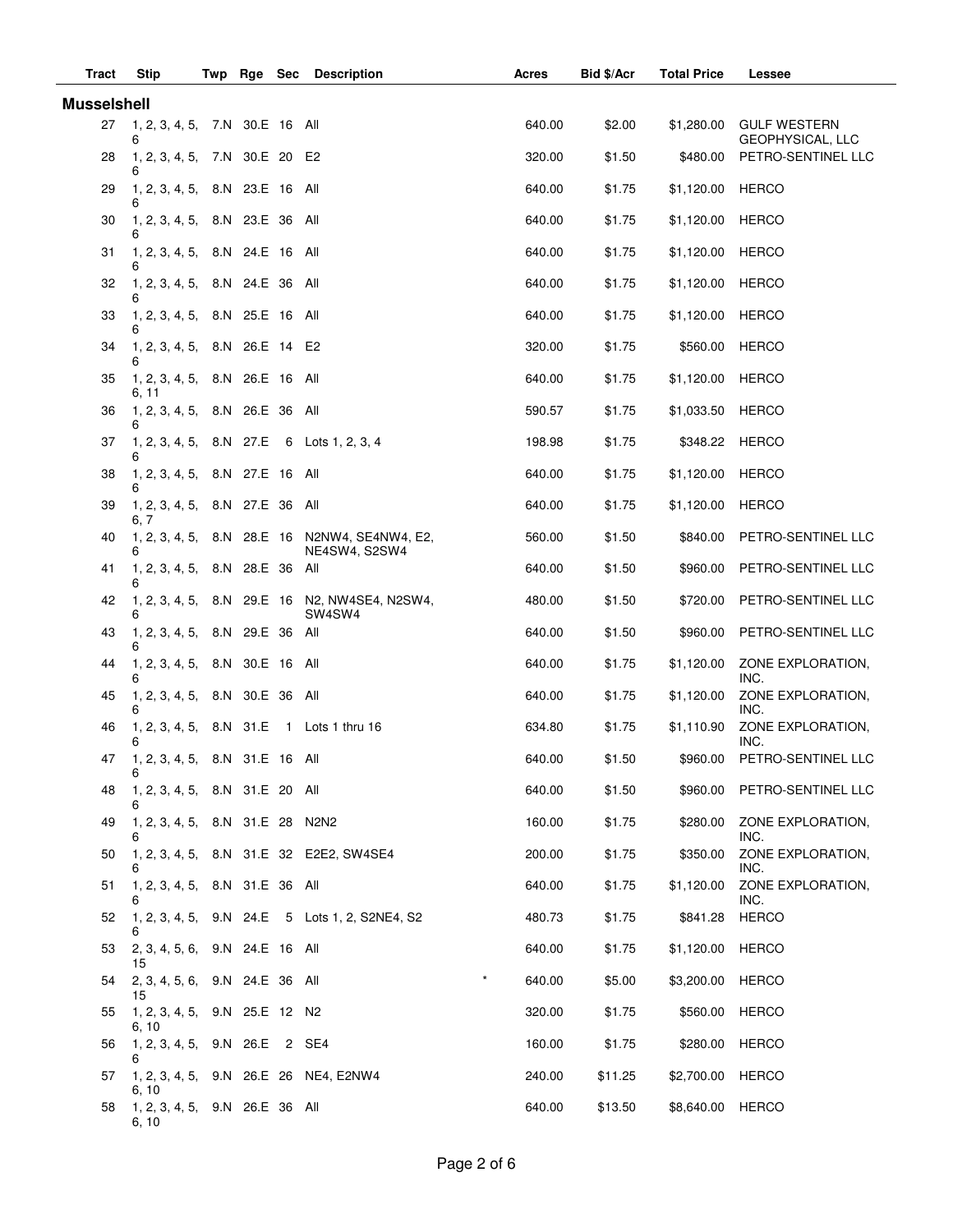| <b>Tract</b>        | <b>Stip</b>                             | Twp | Rge | Sec | <b>Description</b>                                                             | <b>Acres</b> | Bid \$/Acr | <b>Total Price</b> | Lessee                                      |
|---------------------|-----------------------------------------|-----|-----|-----|--------------------------------------------------------------------------------|--------------|------------|--------------------|---------------------------------------------|
| 59                  | 1, 2, 3, 4, 5, 9.N 27.E<br>6            |     |     |     | 6 Lots 4, 5, 6, 7                                                              | 158.55       | \$1.75     | \$277.46           | <b>HERCO</b>                                |
| 60                  | 1, 2, 3, 4, 5, 9.N 27.E 7 NE4<br>6      |     |     |     |                                                                                | 160.00       | \$1.75     | \$280.00           | <b>HERCO</b>                                |
| 61                  | 1, 2, 3, 4, 5, 9.N 27.E 16 All<br>6     |     |     |     |                                                                                | 640.00       | \$11.25    | \$7,200.00         | PETRO-SENTINEL LLC                          |
| 62                  |                                         |     |     |     | 1, 2, 3, 4, 5, 9.N 28.E 3 Lots 1, 2, 3, 4, S2N2, S2                            | 642.08       | \$25.25    | \$16,212.52        | HERCO                                       |
| 63                  | 1, 2, 3, 4, 5, 9.N 28.E 16 All<br>6     |     |     |     |                                                                                | 640.00       | \$25.50    | \$16,320.00        | <b>HERCO</b>                                |
| 64                  | 1, 2, 3, 4, 5, 9.N 28.E 36 All<br>6     |     |     |     |                                                                                | 640.00       | \$18.00    | \$11,520.00        | LONGSHOT OIL<br><b>COMPANY</b>              |
| 65                  | 1, 2, 3, 4, 5, 9.N 29.E 36 All          |     |     |     |                                                                                | 640.00       | \$6.00     | \$3,840.00         | ZONE EXPLORATION,<br>INC.                   |
| 66                  | 6                                       |     |     |     | 1, 2, 3, 4, 5, 9.N 30.E 16 N2, N2SE4, SE4SE4                                   | 440.00       | \$1.50     | \$660.00           | PETRO-SENTINEL LLC                          |
| 67                  | 6                                       |     |     |     | 1, 2, 3, 4, 5, 9.N 30.E 22 W2SW4, SE4SW4                                       | 120.00       | \$1.50     | \$180.00           | PETRO-SENTINEL LLC                          |
| 68                  | 1, 2, 3, 4, 5, 9.N 30.E 30 E2<br>6      |     |     |     |                                                                                | 320.00       | \$1.50     | \$480.00           | PETRO-SENTINEL LLC                          |
| 69                  | 6. 7                                    |     |     |     | 1, 2, 3, 4, 5, 9.N 30.E 36 Lots 1, 2, NE4, N2SE4                               | 314.39       | \$1.50     | \$471.58           | PETRO-SENTINEL LLC                          |
| 70                  | 1, 2, 3, 4, 5, 9.N 31.E 4 N2<br>6       |     |     |     | $^\star$                                                                       | 320.00       | \$1.50     | \$480.00           | PETRO-SENTINEL LLC                          |
| 71                  | 1, 2, 3, 4, 5, 9.N 31.E 16 All<br>6, 7  |     |     |     |                                                                                | 640.00       | \$1.50     | \$960.00           | PETRO-SENTINEL LLC                          |
| 72                  |                                         |     |     |     | 1, 2, 3, 4, 5, 9.N 31.E 18 Lots 1, 2, 3, 4, E2NW4,<br>NE4SW4                   | 320.60       | \$1.50     | \$480.90           | PETRO-SENTINEL LLC                          |
| 73                  | 1, 2, 3, 4, 5, 10.N 23.E 16 All<br>6    |     |     |     |                                                                                | 640.00       | \$18.00    | \$11,520.00        | PETRO-SENTINEL LLC                          |
| 74                  | 1, 2, 3, 4, 5, 10.N 23.E 36 All<br>6    |     |     |     |                                                                                | 640.00       | \$16.00    | \$10,240.00        | <b>HERCO</b>                                |
| 75                  | 2, 3, 4, 5, 6, 10.N 24.E 16 All<br>15   |     |     |     |                                                                                | 640.00       | \$5.75     | \$3,680.00         | PETRO-SENTINEL LLC                          |
| 76                  | 1, 2, 3, 4, 5, 10.N 24.E 24 SW4<br>6    |     |     |     |                                                                                | 160.00       | \$15.50    | \$2,480.00         | PETRO-SENTINEL LLC                          |
| 77                  | 1, 2, 3, 4, 5, 10.N 24.E 30 SE4<br>6    |     |     |     |                                                                                | 160.00       | \$15.75    | \$2,520.00         | <b>HERCO</b>                                |
| 78                  | 6                                       |     |     |     | 1, 2, 3, 4, 5, 11.N 24.E 17 N2, SW4, W2SE4, SE4SE4                             | 600.00       | \$33.00    | \$19,800.00        | LONGSHOT OIL<br><b>COMPANY</b>              |
| 79                  | 1, 2, 3, 4, 5, 11.N 24.E 28 W2W2<br>6   |     |     |     |                                                                                | 160.00       | \$16.50    | \$2,640.00         | <b>HERCO</b>                                |
| Pondera             |                                         |     |     |     |                                                                                |              |            |                    |                                             |
| 83                  | 1, 2, 3, 4, 5, 30.N<br>6                |     |     |     | $\ast$<br>6.W 31 W2SE4                                                         | 80.00        | \$111.00   | \$8,880.00         | <b>MCMINN OPERATING</b><br><b>COMPANY</b>   |
| 80                  | 1, 2, 3, 4, 5, 30.N<br>6                |     |     |     | 6.W 31 Lot 2, SE4NW4                                                           | 76.51        | \$30.00    | \$2,295.30         | ALTAMONT OIL & GAS.<br>INC.                 |
| 81                  | 1, 2, 3, 4, 5, 30.N<br>6                |     |     |     | 6.W 31 Lots 3, 4, E2SW4                                                        | 152.84       | \$35.00    | \$5,349.40         | ALTAMONT OIL & GAS,<br>INC.                 |
| 82                  | 1, 2, 3, 4, 5, 30.N<br>6                |     |     |     | $\star$<br>6.W 31 NE4                                                          | 160.00       | \$105.00   | \$16,800.00        | ALTAMONT OIL & GAS,<br>INC.                 |
| <b>Powder River</b> |                                         |     |     |     |                                                                                |              |            |                    |                                             |
| 84                  | 6, 7                                    |     |     |     | 1, 2, 3, 4, 5, 6.S 53.E 16 All, below the base of the<br>Mowry Shale formation | 640.00       | \$1.50     | \$960.00           | TIDEWATER OIL & GAS<br><b>COMPANY LLC</b>   |
| 85                  | 1, 2, 3, 4, 5, 7.S 51.E 36 All<br>6     |     |     |     | $\star$                                                                        | 640.00       | \$1.50     | \$960.00           | ZONE EXPLORATION,<br>INC.                   |
| 86                  | 1, 2, 3, 4, 5,<br>6                     |     |     |     | 8.S 52.E 16 All, below the base of the<br>Mowry Shale formation                | 640.00       | \$1.50     | \$960.00           | TIDEWATER OIL & GAS<br><b>COMPANY LLC</b>   |
| 87                  | 1, 2, 3, 4, 5,<br>6, 12                 |     |     |     | 9.S 52.E 16 All, below the base of the<br>Mowry Shale formation                | 640.00       | \$1.50     | \$960.00           | TIDEWATER OIL & GAS<br><b>COMPANY LLC</b>   |
| <b>Richland</b>     |                                         |     |     |     |                                                                                |              |            |                    |                                             |
| 88                  | 1, 2, 3, 4, 5, 22.N 58.E 34 NW4<br>6, 8 |     |     |     |                                                                                | 160.00       | \$11.00    | \$1,760.00         | <b>HEADINGTON OIL</b><br><b>COMPANY LLC</b> |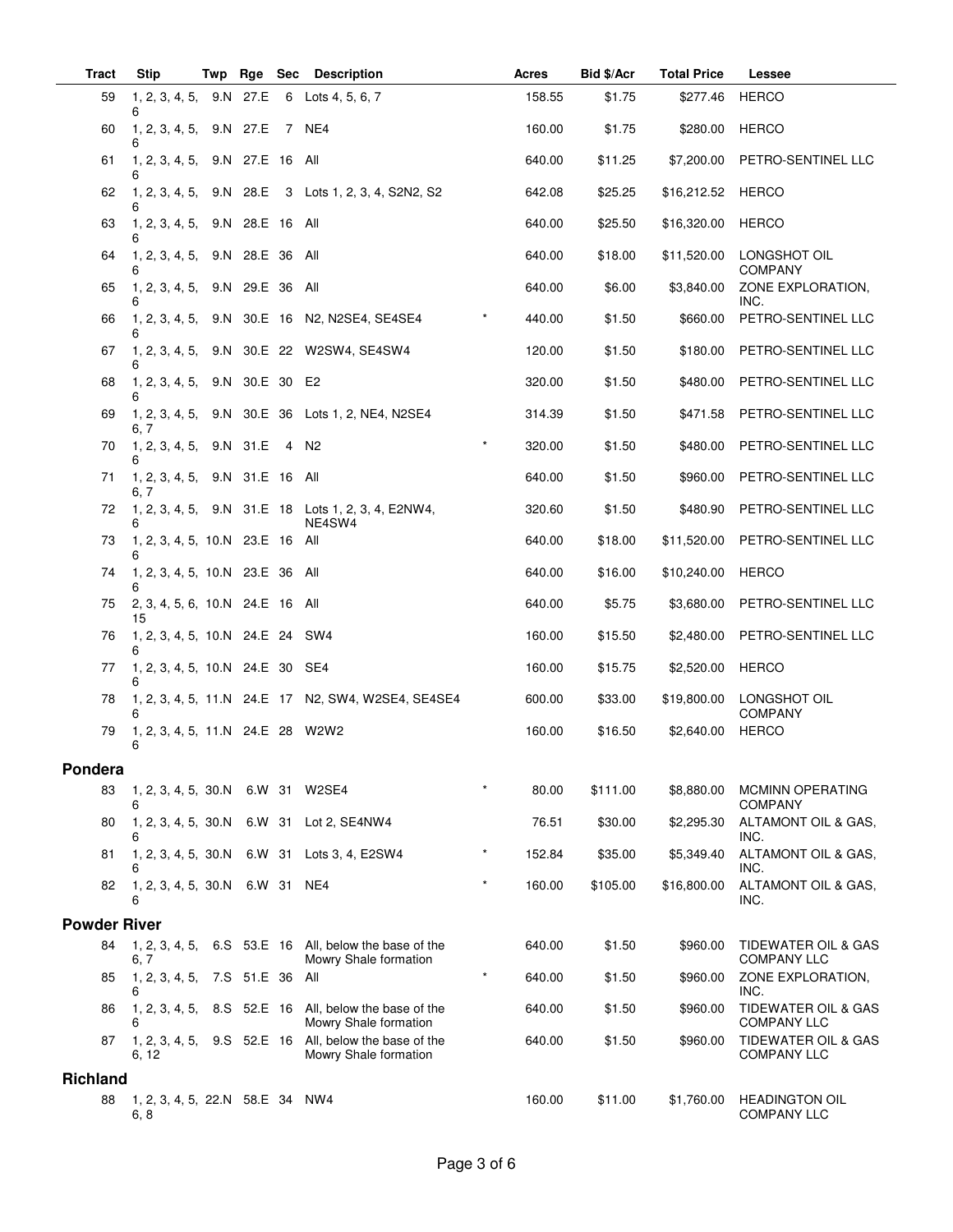| <b>Tract</b> | <b>Stip</b>                                   | Twp | Rge             | Sec            | <b>Description</b>                                  |         | Acres  | Bid \$/Acr | <b>Total Price</b> | Lessee                                      |
|--------------|-----------------------------------------------|-----|-----------------|----------------|-----------------------------------------------------|---------|--------|------------|--------------------|---------------------------------------------|
| 89           | 1, 2, 3, 4, 5, 22.N 59.E<br>6, 13, 17         |     |                 | $\overline{1}$ | "A" Island, all formations<br>except Madison Pool   |         | 41.00  | \$51.00    | \$2,091.00         | <b>HEADINGTON OIL</b><br><b>COMPANY LLC</b> |
| 90           | 1, 2, 3, 4, 5, 27.N 59.E 29<br>6, 13          |     |                 |                | Missouri Riverbed and related<br>acreage            |         | 10.00  | \$80.00    | \$800.00           | DON H. HEIMMER                              |
| 91           | 1, 2, 3, 4, 5, 27.N 59.E 30                   |     |                 |                | Missouri Riverbed and related                       |         | 15.00  | \$70.00    | \$1,050.00         | DON H. HEIMMER                              |
| 92           | 6, 13<br>1, 2, 3, 4, 5, 27.N 59.E 31<br>6, 13 |     |                 |                | acreage<br>Missouri Riverbed and related<br>acreage |         | 175.00 | \$10.00    | \$1,750.00         | DON H. HEIMMER                              |
| Rosebud      |                                               |     |                 |                |                                                     |         |        |            |                    |                                             |
| 93           | 6                                             |     |                 |                | 1, 2, 3, 4, 5, 9.N 31.E 12 N2, NE4SW4, N2SE4        |         | 440.00 | \$16.25    | \$7,150.00         | PETRO-SENTINEL LLC                          |
| 94           | 1, 2, 3, 4, 5,<br>6                           |     |                 |                | 9.N 31.E 36 Lots 1, 2, 3, 4, N2, N2S2               |         | 640.00 | \$15.50    | \$9,920.00         | YARDBIRD HOLDING<br>CO., LLC                |
| 95           | 1, 2, 3, 4, 5,<br>6, 7                        |     | 9.N 32.E 16 All |                |                                                     |         | 640.00 | \$24.25    | \$15,520.00        | PETRO-SENTINEL LLC                          |
| 96           | 1, 2, 3, 4, 5,<br>6                           |     | 9.N 33.E        |                | 6 Lots 1, 2, 3, 4, 5, SE4NW4,<br>S2NE4              |         | 316.87 | \$1.50     | \$475.30           | PETRO-SENTINEL LLC                          |
| 97           | 1, 2, 3, 4, 5,<br>6                           |     | 9.N 33.E 14 E2  |                |                                                     |         | 320.00 | \$1.50     | \$480.00           | PETRO-SENTINEL LLC                          |
| 98           | 1, 2, 3, 4, 5,<br>6                           |     | 9.N 33.E 16 All |                |                                                     |         | 640.00 | \$1.50     | \$960.00           | PETRO-SENTINEL LLC                          |
| 99           | 1, 2, 3, 4, 5, 9.N 33.E 36<br>6               |     |                 |                | All                                                 |         | 640.00 | \$1.50     | \$960.00           | PETRO-SENTINEL LLC                          |
| 100          | 1, 2, 3, 4, 5, 10.N 31.E 36<br>6.10           |     |                 |                | All                                                 |         | 640.00 | \$10.25    | \$6,560.00         | PETRO-SENTINEL LLC                          |
| 101          | 1, 2, 3, 4, 5, 10.N 32.E 16 All<br>6          |     |                 |                |                                                     |         | 640.00 | \$17.25    | \$11,040.00        | PETRO-SENTINEL LLC                          |
| 102          | 6, 7                                          |     |                 |                | 1, 2, 3, 4, 5, 10.N 32.E 30 E2NW4, NE4, E2SE4       |         | 320.00 | \$15.25    | \$4,880.00         | PETRO-SENTINEL LLC                          |
| Sheridan     |                                               |     |                 |                |                                                     |         |        |            |                    |                                             |
| 103          | 1, 2, 3, 4, 5, 33.N 56.E 16 W2<br>6           |     |                 |                |                                                     | $\star$ | 320.00 | \$65.00    | \$20,800.00        | KODIAK OIL & GAS<br>(USA) INC.              |
| 104          | 1, 2, 3, 4, 5, 35.N 57.E 16<br>6              |     |                 |                | All                                                 |         | 640.00 | \$16.00    | \$10,240.00        | RINCON EXPLORATION<br>LLC                   |
| 105          | 1, 2, 3, 4, 5, 36.N 52.E<br>6                 |     |                 | 5              | SW <sub>4</sub>                                     |         | 160.00 | \$31.75    | \$5,080.00         | <b>EMPIRE OIL COMPANY</b>                   |
| 106          | 1, 2, 3, 4, 5, 36.N 52.E<br>6                 |     |                 | 6              | S2SE4, SE4SW4                                       |         | 120.00 | \$31.75    | \$3,810.00         | <b>EMPIRE OIL COMPANY</b>                   |
| 107          | 1, 2, 3, 4, 5, 36.N 52.E<br>6                 |     |                 | 7              | NE4NW4, NE4                                         |         | 200.00 | \$31.75    | \$6,350.00         | <b>EMPIRE OIL COMPANY</b>                   |
| 108          | 1, 2, 3, 4, 5, 36.N 52.E<br>6                 |     |                 | 8              | NW4                                                 |         | 160.00 | \$31.75    | \$5,080.00         | <b>EMPIRE OIL COMPANY</b>                   |
| 109          | 1, 2, 3, 4, 5, 37.N 55.E 36 All<br>6, 8       |     |                 |                |                                                     |         | 640.00 | \$2.00     | \$1,280.00         | <b>EMPIRE OIL COMPANY</b>                   |
| <b>Teton</b> |                                               |     |                 |                |                                                     |         |        |            |                    |                                             |
| 110          | 2, 3, 4, 5, 6, 24.N 5.W<br>8, 16              |     |                 | 8              | N2SE4                                               |         | 80.00  | \$4.75     | \$380.00           | RICHARD M. PADON                            |
| 111          | 2, 3, 4, 5, 6, 24.N<br>8, 16                  |     | 5.W             |                | 9 S2                                                |         | 320.00 | \$25.00    | \$8,000.00         | RICHARD M. PADON                            |
| 112          | 2, 3, 4, 5, 6, 24.N<br>16                     |     | 5.W 16 All      |                |                                                     |         | 640.00 | \$5.00     | \$3,200.00         | RICHARD M. PADON                            |
| 113          | 2, 3, 4, 5, 6, 24.N<br>16                     |     |                 |                | 5.W 17 N2, S2S2                                     |         | 480.00 | \$2.25     | \$1,080.00         | RICHARD M. PADON                            |
| 114          | 16                                            |     |                 |                | 2, 3, 4, 5, 6, 24.N 5.W 18 Lots 1, 2, E2NW4, SE4    |         | 305.44 | \$5.00     | \$1,527.20         | RICHARD M. PADON                            |
| 115          | 2, 3, 4, 5, 6, 24.N<br>16                     |     | 5.W 20          |                | N2N2                                                |         | 160.00 | \$2.25     | \$360.00           | RICHARD M. PADON                            |
| 116          | 2, 3, 4, 5, 6, 24.N<br>16                     |     | 5.W 21 N2       |                |                                                     | $\star$ | 320.00 | \$2.25     | \$720.00           | RICHARD M. PADON                            |
| 117          | 2, 3, 4, 5, 6, 24.N<br>16                     |     | 6.W 10          |                | N2NE4                                               |         | 80.00  | \$2.25     | \$180.00           | RICHARD M. PADON                            |
| 118          | 2, 3, 4, 5, 6, 24.N 6.W 11 N2N2<br>16         |     |                 |                |                                                     |         | 160.00 | \$2.00     | \$320.00           | RICHARD M. PADON                            |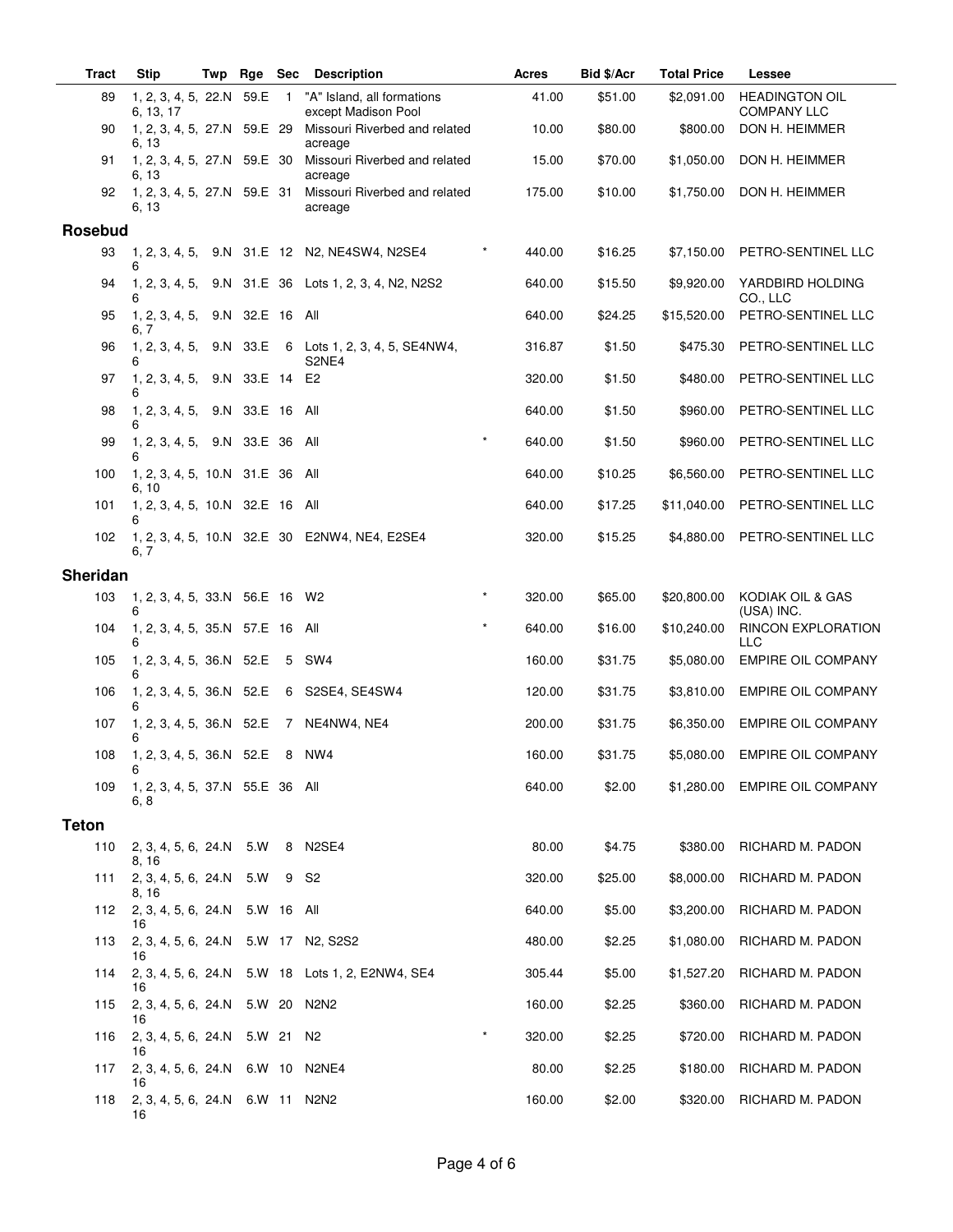| <b>Tract</b>    | <b>Stip</b>                                 | Twp | Rge             | <b>Sec</b>     | <b>Description</b>                                                                  | Acres  | Bid \$/Acr | <b>Total Price</b> | Lessee                   |
|-----------------|---------------------------------------------|-----|-----------------|----------------|-------------------------------------------------------------------------------------|--------|------------|--------------------|--------------------------|
| 119             | 2, 3, 4, 5, 6, 24.N<br>16                   |     |                 |                | 6.W 12 SE4                                                                          | 160.00 | \$2.00     | \$320.00           | RICHARD M. PADON         |
| 120             | 2, 3, 4, 5, 6, 24.N<br>16                   |     |                 |                | 6.W 13 NE4SE4, S2SE4, SW4SW4                                                        | 160.00 | \$2.00     | \$320.00           | RICHARD M. PADON         |
| 121             | 2, 3, 4, 5, 6, 24.N<br>16                   |     |                 |                | 6.W 24 W2NE4, SW4SW4                                                                | 120.00 | \$2.00     | \$240.00           | RICHARD M. PADON         |
| 122             | 16                                          |     |                 |                | 2, 3, 4, 5, 6, 26. N 7. W 11 SW4NW4, NW4SE4, N2SW4 *                                | 160.00 | \$41.25    | \$6,600.00         | LONEWOLF ENERGY,<br>INC. |
| <b>Toole</b>    |                                             |     |                 |                |                                                                                     |        |            |                    |                          |
| 123             | 1, 2, 3, 4, 5, 31.N<br>6, 8                 |     | 4.W             | $^{2}$         | SE4                                                                                 | 160.00 | \$8.50     | \$1,360.00         | KEESUN CORP.             |
| 124             | 1, 2, 3, 4, 5, 31.N<br>6. 7                 |     | 4.W             | 3              | E2SW4                                                                               | 80.00  | \$10.00    | \$800.00           | KEESUN CORP.             |
| 125             | 1, 2, 3, 4, 5, 31.N<br>6, 7, 8              |     |                 |                | 4.W 10 E2NW4, W2NE4, SE4SE4,<br>NE4SE4                                              | 240.00 | \$10.00    | \$2,400.00         | KEESUN CORP.             |
| 126             | 1, 2, 3, 4, 5, 31.N<br>6, 8                 |     | 4.W 11          |                | NE4                                                                                 | 160.00 | \$10.00    | \$1,600.00         | KEESUN CORP.             |
| 127             | 1, 2, 3, 4, 5, 32.N<br>6                    |     | 4.W 36          |                | All                                                                                 | 640.00 | \$10.00    | \$6,400.00         | KEESUN CORP.             |
| 128             | 1, 2, 3, 4, 5, 33.N<br>6                    |     |                 | 2.W 15         | E2, below the base of the<br>Swift formation                                        | 320.00 | \$1.50     | \$480.00           | CROFT PETROLEUM CO.      |
| 129             | 1, 2, 3, 4, 5, 34.N<br>6, 7                 |     | 2.W 21          |                | SE4NW4, NW4NE4, N2S2,<br>SE4SE4, SW4SW4, below the<br>base of the Rierdon formation | 320.00 | \$1.50     | \$480.00           | CROFT PETROLEUM CO.      |
| 130             | 1, 2, 3, 4, 5, 34.N<br>6, 7                 |     | 2.W 28          |                | NW4NW4, S2NW4, E2NE4,<br>N2SE4, NE4SW4, below the<br>base of the Rierdon formation  | 320.00 | \$1.50     | \$480.00           | CROFT PETROLEUM CO.      |
| <b>Treasure</b> |                                             |     |                 |                |                                                                                     |        |            |                    |                          |
| 131             | 1, 2, 3, 4, 5,<br>6                         |     | 7.N 33.E 16 All |                |                                                                                     | 640.00 | \$1.50     | \$960.00           | PETRO-SENTINEL LLC       |
| 132             | 1, 2, 3, 4, 5,<br>6                         |     | 7.N 33.E 36     |                | All                                                                                 | 640.00 | \$1.50     | \$960.00           | PETRO-SENTINEL LLC       |
| 133             | 1, 2, 3, 4, 5,<br>6                         |     | 8.N 32.E 36     |                | All                                                                                 | 640.00 | \$1.50     | \$960.00           | PETRO-SENTINEL LLC       |
| 134             | 1, 2, 3, 4, 5,                              |     | 8.N 33.E        | $\overline{c}$ | S2NE4, SE4, E2SW4                                                                   | 320.00 | \$1.50     | \$480.00           | PETRO-SENTINEL LLC       |
| 135             | 1, 2, 3, 4, 5,<br>6                         |     | 8.N 33.E        | 6              | Lots 6, 7, E2SW4, SE4                                                               | 319.83 | \$1.50     | \$479.74           | PETRO-SENTINEL LLC       |
| 136             | 1, 2, 3, 4, 5,<br>6                         |     | 8.N 33.E        | 8              | All                                                                                 | 640.00 | \$1.50     | \$960.00           | PETRO-SENTINEL LLC       |
| 137             | 1, 2, 3, 4, 5, 8.N 33.E 16 All<br>6, 7      |     |                 |                |                                                                                     | 640.00 | \$1.50     | \$960.00           | PETRO-SENTINEL LLC       |
| 138             | 1, 2, 3, 4, 5, 8.N 33.E 17 All<br>6         |     |                 |                |                                                                                     | 640.00 | \$1.50     | \$960.00           | PETRO-SENTINEL LLC       |
| 139             |                                             |     |                 |                | 1, 2, 3, 4, 5, 8.N 33.E 28 S2NW4, S2SE4, SW4                                        | 320.00 | \$1.50     | \$480.00           | PETRO-SENTINEL LLC       |
| 140             | 1, 2, 3, 4, 5, 8.N 33.E 36 All<br>6         |     |                 |                |                                                                                     | 640.00 | \$1.50     | \$960.00           | PETRO-SENTINEL LLC       |
| Yellowstone     |                                             |     |                 |                |                                                                                     |        |            |                    |                          |
| 141             | 1, 2, 3, 4, 5, 1.N 28.E 16 All              |     |                 |                |                                                                                     | 640.00 | \$1.50     | \$960.00           | RAYMOND C. MUNSON        |
| 142             | 6, 7<br>1, 2, 3, 4, 5, 1.N 28.E 36 All<br>6 |     |                 |                | $\star$                                                                             | 640.00 | \$1.50     | \$960.00           | RAYMOND C. MUNSON        |
| 143             | 1, 2, 3, 4, 5, 1.N 29.E                     |     |                 | 3              | S2                                                                                  | 320.00 | \$1.50     | \$480.00           | RAYMOND C. MUNSON        |
| 144             | 6<br>1, 2, 3, 4, 5, 1.N 29.E                |     |                 | 4              | S2                                                                                  | 320.00 | \$1.50     | \$480.00           | RAYMOND C. MUNSON        |
| 145             | 1, 2, 3, 4, 5, 1.N 29.E 16 All              |     |                 |                | $\star$                                                                             | 640.00 | \$1.50     | \$960.00           | RAYMOND C. MUNSON        |
| 146             | 6<br>1, 2, 3, 4, 5, 1.N 29.E 21 S2          |     |                 |                |                                                                                     | 320.00 | \$1.50     | \$480.00           | RAYMOND C. MUNSON        |
| 147             | 6<br>1, 2, 3, 4, 5, 7.N 30.E 13 All         |     |                 |                |                                                                                     | 640.00 | \$1.50     | \$960.00           | PETRO-SENTINEL LLC       |
| 148             | 1, 2, 3, 4, 5, 7.N 30.E 36 All<br>6         |     |                 |                |                                                                                     | 640.00 | \$1.50     | \$960.00           | PETRO-SENTINEL LLC       |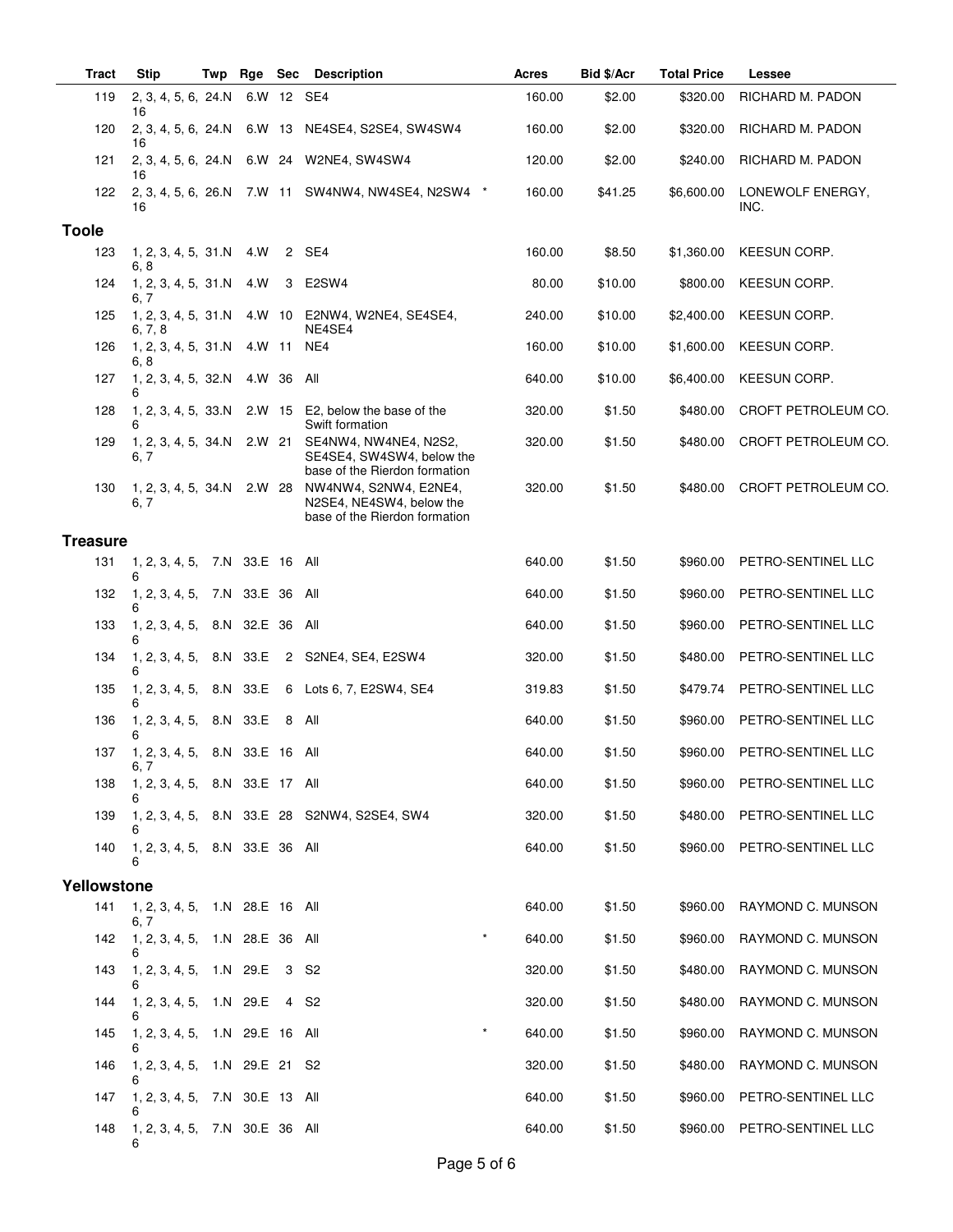| Tract | <b>Stip</b>                             | Twp Rge        | <b>Sec</b> | <b>Description</b>           | <b>Acres</b>      | Bid \$/Acr | <b>Total Price</b> | Lessee                                 |
|-------|-----------------------------------------|----------------|------------|------------------------------|-------------------|------------|--------------------|----------------------------------------|
| 149   | 1, 2, 3, 4, 5, 7.N 31.E<br>6            |                |            | 4 Lots 3, 4, S2NW4, S2       | 490.30            | \$1.75     | \$858.02           | ZONE EXPLORATION.<br>INC.              |
| 150   | 1, 2, 3, 4, 5, 7.N 31.E 10<br>6         |                |            | NW4NW4, S2NW4, SW4           | 280.00            | \$1.75     | \$490.00           | ZONE EXPLORATION.<br>INC.              |
| 151   | 1, 2, 3, 4, 5, 7.N 31.E 16 All          |                |            |                              | 640.00            | \$1.75     | \$1,120.00         | ZONE EXPLORATION.<br>INC.              |
| 152   | 1, 2, 3, 4, 5,<br>6                     | 7.N 31.E 24 E2 |            |                              | 320.00            | \$1.75     | \$560.00           | ZONE EXPLORATION.<br>INC.              |
| 153   | 1, 2, 3, 4, 5, 7.N 31.E 36 All<br>6, 8  |                |            |                              | 640.00            | \$1.75     | \$1,120.00         | ZONE EXPLORATION,<br>INC.              |
| 154   | 1, 2, 3, 4, 5,<br>ี                     | 7.N 32.E       |            | 2 Lots 3, 4, S2NW4, SW4      | 321.89            | \$1.75     | \$563.31           | ZONE EXPLORATION.<br>INC.              |
| 155   | 1, 2, 3, 4, 5, 7.N 32.E 16 All<br>6     |                |            |                              | 640.00            | \$1.75     | \$1,120.00         | <b>NIGHT TRAIN OIL</b><br>COMPANY, LLC |
| 156   | 1, 2, 3, 4, 5, 7.N 32.E 36 All<br>6, 10 |                |            |                              | 640.00            | \$1.75     | \$1,120.00         | ZONE EXPLORATION.<br>INC.              |
| 157   | 1, 2, 3, 4, 5, 8.N 32.E<br>6            |                |            | 8 NE4, N2SE4, E2NW4          | 320.00            | \$1.75     | \$560.00           | YARDBIRD HOLDING<br>CO., LLC           |
| 158   | 1, 2, 3, 4, 5, 8.N 32.E 16 All          |                |            |                              | 640.00            | \$1.75     | \$1,120.00         | YARDBIRD HOLDING<br>CO., LLC           |
| 159   | 1, 2, 3, 4, 5, 8.N 32.E 18<br>6         |                |            | NE4, E2NW4, N2SE4,<br>SE4SE4 | $\star$<br>360.00 | \$1.50     | \$540.00           | PETRO-SENTINEL LLC                     |
| 160   | 1, 2, 3, 4, 5, 8.N 32.E 22<br>6         |                |            | S <sub>2</sub>               | 320.00            | \$1.50     | \$480.00           | PETRO-SENTINEL LLC                     |
| 161   | 1, 2, 3, 4, 5, 1.S 29.E 16<br>6, 9      |                |            | NE4. S2                      | 480.00            | \$1.50     | \$720.00           | RAYMOND C. MUNSON                      |
| 162   | 1, 2, 3, 4, 5, 1.S 29.E 36 N2NE4<br>6   |                |            |                              | 80.00             | \$1.50     | \$120.00           | RAYMOND C. MUNSON                      |

# **Summary by Lessor**

Dept of Natural Resources & Conservation

71686.3

162

\* Part of all of tract is not state-owned surface

**Lease Sale Totals** 

| Oil and Gas Lease Sale Summary |              |  |  |  |  |
|--------------------------------|--------------|--|--|--|--|
| <b>Tracts</b>                  | 162          |  |  |  |  |
| <b>Acres</b>                   | 71,686.30    |  |  |  |  |
| <b>Total Bid Revenue</b>       | \$398,052.83 |  |  |  |  |
| Avg Bid Per Acre               | \$5.55       |  |  |  |  |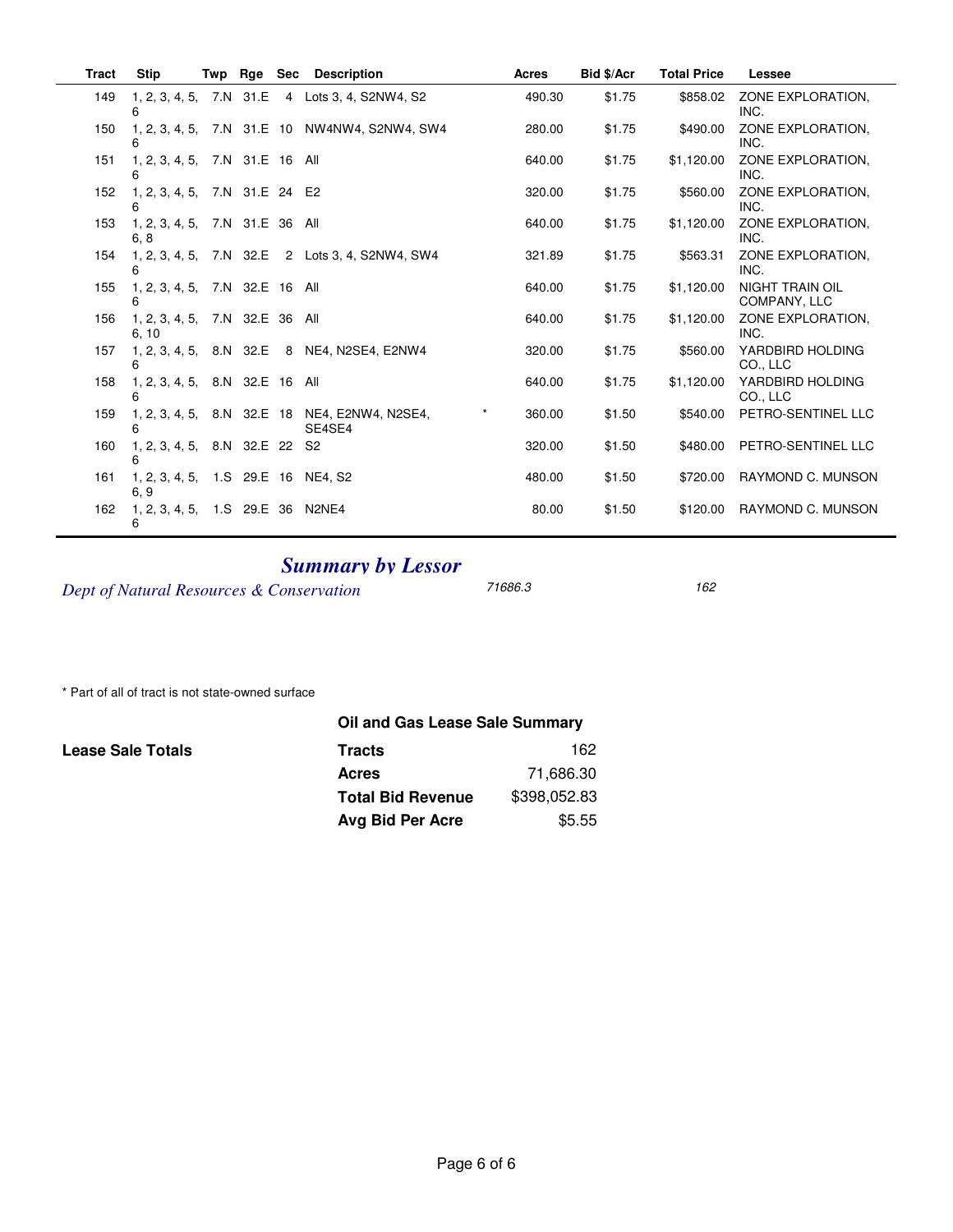### **Stipulations**

- 1. Lessee shall notify and obtain approval from the Department's Trust Land Management Division (TLMD) prior to constructing well pads, roads, power lines, and related facilities that may require surface disturbance on the tract. Lessee shall comply with any mitigation measures stipulated in TLMD's approval.
- 2. Prior to the drilling of any well, lessee shall send one copy of the well prognosis, including Form 22 "Application for Permit" to the Department's Trust Land Management Division (TLMD). After a well is drilled and completed, lessee shall send one copy of all logs run, Form 4A "Completion Report", and geologic report to TLMD. A copy of Form 2 "Sundry Notice and Report of Wells" or other appropriate Board of Oil and Gas Conservation form shall be sent to TLMD whenever any subsequent change in well status or operator is intended or has occurred. Lessee shall also notify and obtain approval from the TLMD prior to plugging a well on the lease premises.

Issuance of this lease in no way commits the Land Board to approval of coal bed methane production on this lease. Any coal bed methane extraction wells would require subsequent review and approval by the board.

- 3. The TLMD will complete an initial review for cultural resources and, where applicable, paleontological resources of the area intended for disturbance and may require a resources inventory. Based on the results of the inventory, the TLMD may restrict surface activity for the purpose of protecting significant resources located on the lease premises.
- 4. The lessee shall be responsible for controlling any noxious weeds introduced by lessee's activity on State-owned land and shall prevent or eradicate the spread of those noxious weeds onto land adjoining the lease premises.
- 5. The definitions of "oil" and "gas" provided in 82-1-111, MCA, do not apply to this lease for royalty calculation purposes.
- 6. If the State does not own the surface, the lessee must contact the owner of the surface in writing at least 30 days prior to any surface activity. A copy of the correspondence shall be sent to TLMD.
- 7. Due to unstable soil conditions on this tract and/or topography that is rough and/or steep, surface use may be restricted or denied. Seismic activity may be restricted to poltershots.
- 8. The lessee is responsible to pay for all damages, including penalties and charges assessed by the USDA-CFSA on CRP lands, as a result of drilling and production on the tract.
- 9. No surface occupancy of the communications site(s) or related facilities is permitted without written approval of TLMD.
- 10. Active sage grouse lek(s) have been identified on or adjacent to this tract. No activities shall occur on the tract until the proposed action has been approved in writing by the Director of the Department. If surface activity is proposed on the tract, the department will consult with the Director of the Department of Fish, Wildlife and Parks for his or her comments, concerns and recommendations. Additional mitigation measures may be required, including no-surface-occupancy buffers and/or timing restrictions, which may encompass part or all of the tract.
- 11. Any activity within 1/8 mile of the river, flood plain, or lake/reservoir on or adjacent to this tract must be approved in writing by the TLMD prior to commencement. No surface occupancy is allowed within the bed of the river, abandoned channels, the bed of the lake/reservoir, or on islands and accretions associated with the river or lake/reservoir.
- 12. Due to the floodplain/wetlands area(s), surface use may be restricted or denied.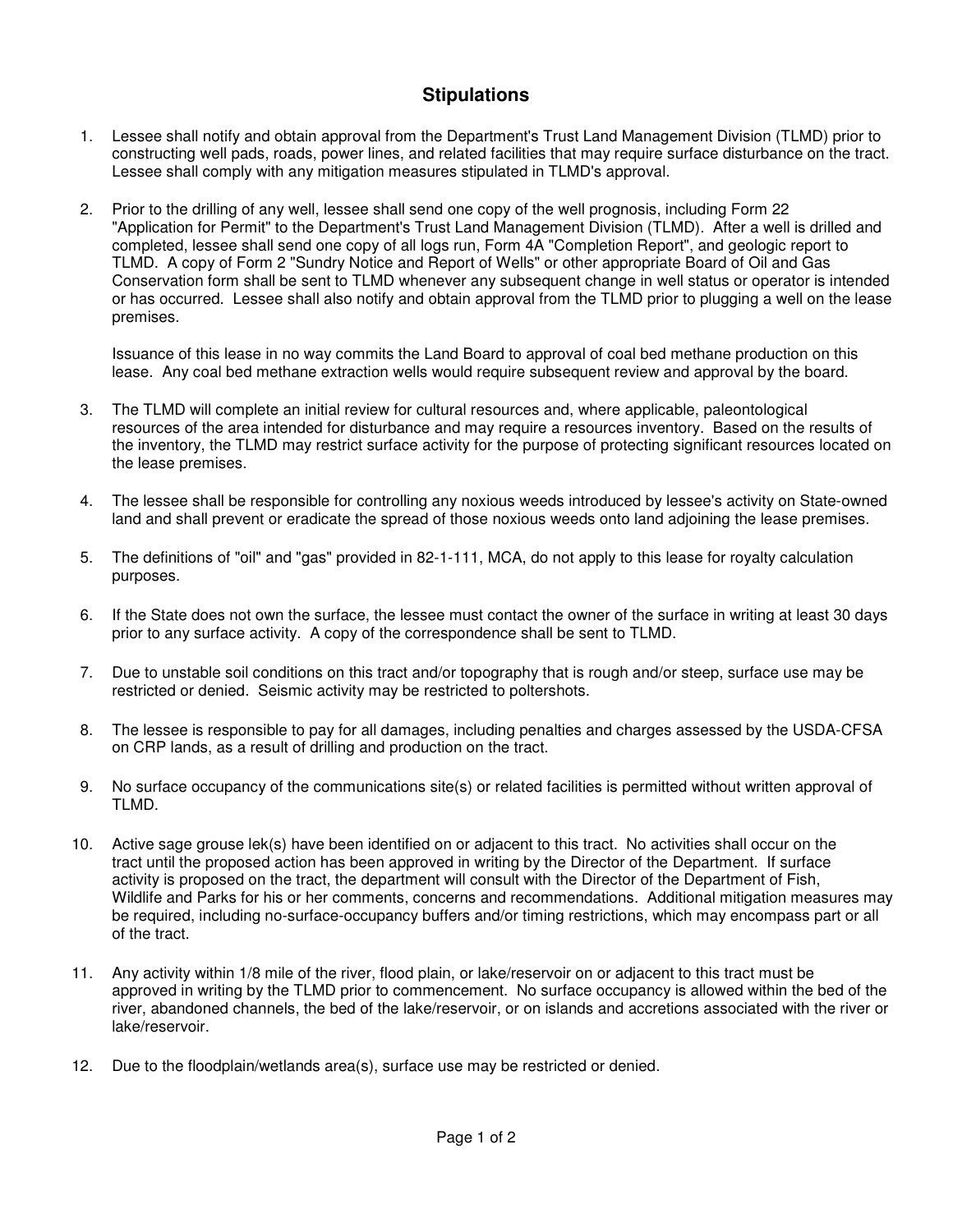## **Stipulations**

- 13. This tract contains navigable riverbeds. No surface occupancy is allowed within the bed of the navigable river, abandoned channels, or on islands and accretions. In addition, upon completion of a successful well, where river title is disputed, the lessee will file an interpleader action under Rule 22, M.R.Civ.P. in the Montana District Court, or other court having jurisdiction, in which the leased lands are located for all acreage within the lease in which the title is disputed. The lessee shall name all potential royalty claimants as defendants.
- 14. No surface occupancy of the cemetery site is permitted without written approval of TLMD.
- 15. This lease includes areas that may be environmentally sensitive. Therefore, if the lessee intends to conduct any activities on the lease premises, the lessee shall submit to TLMD one copy of an Operating Plan or Amendment to an existing Operating Plan, describing in detail the proposed activities. No activities shall occur on the tract until the Operating Plan or Amendments have been approved in writing by the Director of the Department. TLMD shall review the Operating Plan or Amendment and notify the lessee if the Plan or Amendment is approved or disapproved.

After an opportunity for an informal hearing with the lessee, surface activity may be denied or restricted on all or portions of any tract if the Director determines in writing that the proposed surface activity will be detrimental to trust resources and therefore not in the best interests of the trust.

16. This lease is located near the Rocky Mountain Front and includes areas that are environmentally sensitive. Therefore, except as otherwise provided below, the lessee shall not conduct any surface operations on the lease premises. If the lessee determines that surface operation on the lease premises may be required, the lessee shall submit a proposed Operating Plan or Amendment to an existing Operating Plan to the State Board of Land Commissioners describing in detail the proposed operations. No surface activities shall occur on the lease premises unless and until the Operating Plan or Amendment is approved by the Board. In determining whether to approve the proposed Operating Plan or Amendment, the following provisions shall apply:

1) If the lessee proposes an activity that does not entail any significant surface disturbance, the Board may approve the same after completion of the appropriate environmental review in accordance with the Montana Environmental Policy Act (MEPA) and an opportunity for public comment on the proposed activity has been provided.

2) Before the Board approves any proposed activity on the lease premises that entails a significant surface disturbance, an environmental impact statement (EIS) shall be completed in accordance with MEPA. The EIS shall analyze the potential impacts of alternative and future potential levels of oil and gas development and extraction on an ecosystem scale as the ecosystem is defined by the "Limits of Acceptable Change - Bob Marshall Wilderness Complex" adopted by the Montana Department of Fish, Wildlife and Parks in December 1991. The analysis shall consider all relevant information, which may include, but is not limited to, existing environmental reviews and management plans. Public involvement in the environmental review process shall be actively solicited by the preparer of the environmental review document and shall include, at minimum, adequately noticed public meetings in at least three communities including Great Falls and Helena.

3) The proposed surface activity shall adhere to the "Interagency Rocky Mountain Front, Wildlife Monitoring/Evaluation Program, Management Guidelines for Selected Species" adopted by the Montana Department of Fish, Wildlife and Parks in September 1987, or any successor guidelines thereto.

4) The Board may refuse to approve any proposed surface operations if it determines that they do not constitute the best use of trust resources or are not in the best interest of the State of Montana.

17. This lease is subject to the Montana Board of Oil and Gas Conservation's temporary spacing unit, Board Order 1122007.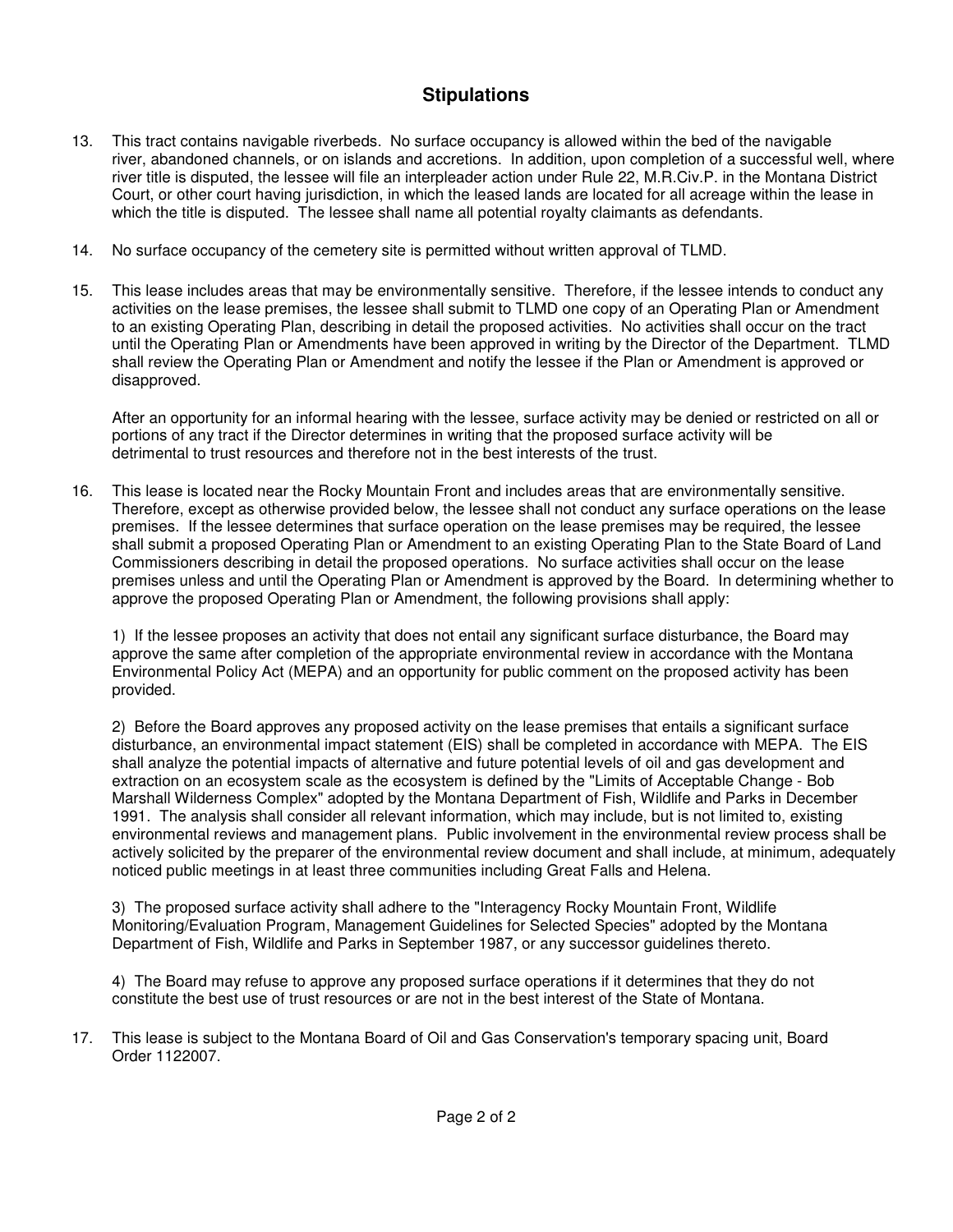# **DEPARTMENT OF NATURAL RESOURCES AND CONSERVATION**

Trust Land Management Division



**BRIAN SCHWEITZER, GOVERNOR 1625 ELEVENTH AVENUE** 

**DIRECTOR'S OFFICE (406) 444-2074 PO BOX 201601 PO BOX 201601 PO BOX 201601 PO BOX 201601 PO BOX 201601 TELEFAX NUMBER (406) 444-2684** 

### TO ALL INTERESTED PARTIES:

RE: March 5, 2008 Oil and Gas Lease Sale

In order to give as much advance notice as possible, this notice is to advise that the date of the March 2008 Oil and Gas Lease Sale has been set for **WEDNESDAY, MARCH 5, 2008**, at 9:00 A.M. in the auditorium of the Department of Transportation building at 2701 Prospect Avenue, Helena, Montana, east of the interstate highway. Please call the Department of Natural Resources and Conservation for detailed directions, if necessary.

The deadline filing date for submitting applications on tracts to be nominated for the sale in March is 5:00pm on December 26, 2007. Applications must be received in this office by that date. If you have any questions, please contact me at  $\frac{\text{d}u}{\text{d}v \cdot d\omega}$  or (406) 444-4576.

Julie David, Supervisor Mineral Leasing Section Minerals Management Bureau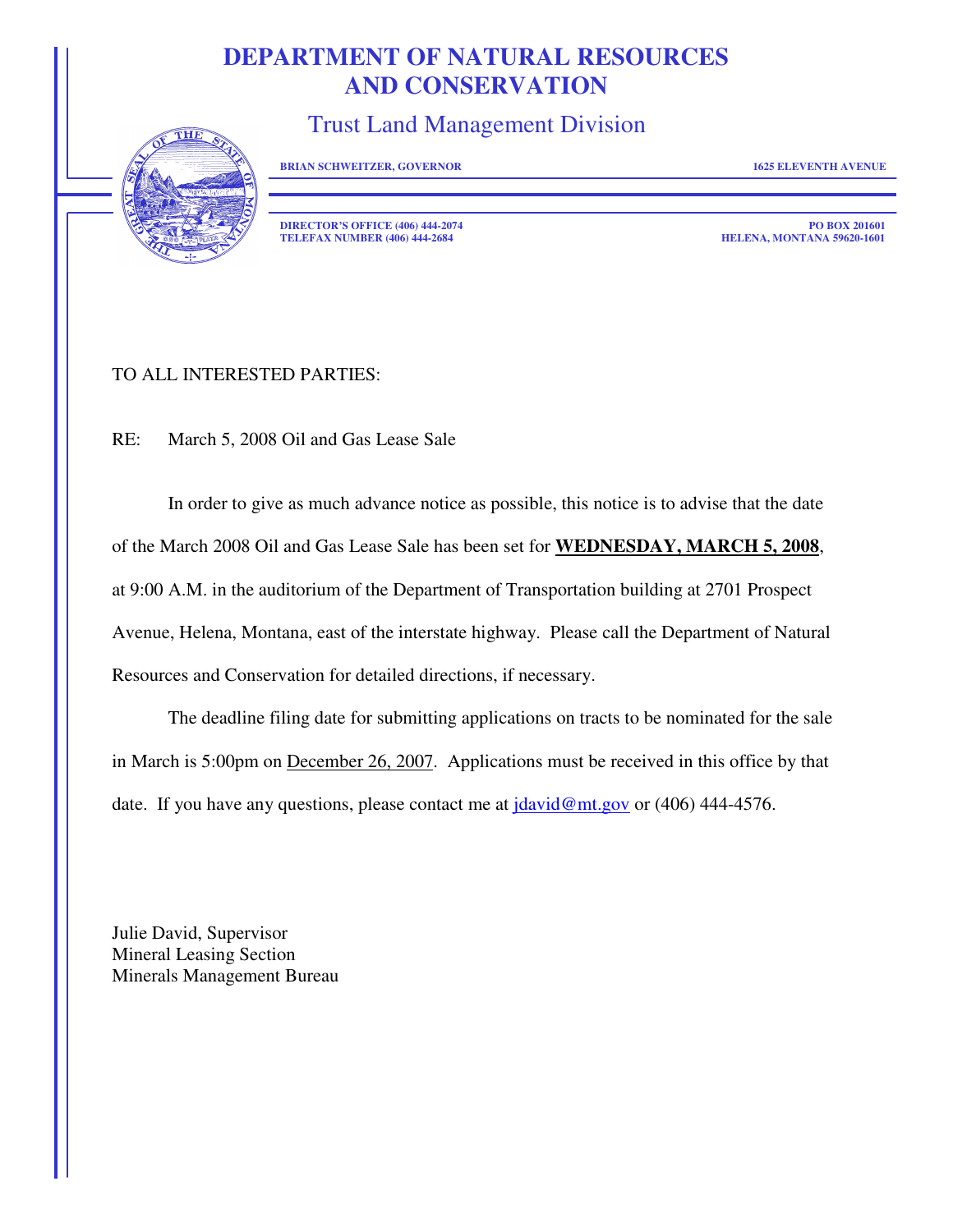#### **DEPARTMENT OF NATURAL RESOURCES AND CONSERVATION**  P.O. Box 201601 Helena, Montana 59620-1601 December 4, 2007

The following is a list of oil and gas leases which terminated or expired in September 2007.

| <b>COUNTY</b>   | <b>TWP</b>    | <b>RNG</b> | <b>SEC</b> | <b>DESCRIPTION</b>                                                                                                                                                                                                                                                                                                               | <b>ACRES</b> |
|-----------------|---------------|------------|------------|----------------------------------------------------------------------------------------------------------------------------------------------------------------------------------------------------------------------------------------------------------------------------------------------------------------------------------|--------------|
| <b>BIG HORN</b> |               |            |            |                                                                                                                                                                                                                                                                                                                                  |              |
|                 | 6S            | 39E        | 16         | Lots 1, 2, 3, 4, $E\frac{1}{2}W\frac{1}{2}$ , $E\frac{1}{2}$                                                                                                                                                                                                                                                                     | 607.19       |
| <b>BLAINE</b>   |               |            |            |                                                                                                                                                                                                                                                                                                                                  |              |
|                 | 30N           | 20E        | 16         | All                                                                                                                                                                                                                                                                                                                              | 640.00       |
|                 | 30N           | 20E        | 17         | W <sup>1</sup> / <sub>2</sub> , N <sup>1</sup> / <sub>2</sub> NE <sup>1</sup> / <sub>4</sub>                                                                                                                                                                                                                                     | 400.00       |
|                 | 30N           | 21E        | 5          | Lots 1, 2, 3, 4, S½N½, N½SE¼,<br>SW1/4SE1/4, SW1/4                                                                                                                                                                                                                                                                               | 596.92       |
|                 | 31N           | 21E        | 16         | All                                                                                                                                                                                                                                                                                                                              | 640.00       |
|                 | 31N           | 21E        | 22         | $\mathrm{E}\frac{1}{2}$                                                                                                                                                                                                                                                                                                          | 320.00       |
|                 | 31N           | 21E        | 25         | SW1/4SE1/4                                                                                                                                                                                                                                                                                                                       | 40.00        |
|                 | 31N           | 21E        | 26         | $W\frac{1}{2}$                                                                                                                                                                                                                                                                                                                   | 320.00       |
|                 | 31N           | 21E        | 28         | N <sup>1</sup> / <sub>2</sub> NW <sup>1</sup> /4                                                                                                                                                                                                                                                                                 | 80.00        |
|                 | 31N           | 21E        | 29         | NE <sup>1</sup> / <sub>4</sub> NW <sup>1</sup> / <sub>4</sub> , S <sup>1</sup> / <sub>2</sub> NW <sup>1</sup> / <sub>4</sub> , NE <sup>1</sup> / <sub>4</sub> ,<br>N <sup>1</sup> / <sub>2</sub> SE <sup>1</sup> / <sub>4</sub> , SW <sup>1</sup> / <sub>4</sub> SE <sup>1</sup> / <sub>4</sub> , SW <sup>1</sup> / <sub>4</sub> | 560.00       |
|                 | 31N           | 21E        | 32         | W1/2SE1/4, E1/2SW1/4                                                                                                                                                                                                                                                                                                             | 160.00       |
|                 | 31N           | 21E        | 34         | N <sup>1</sup> / <sub>2</sub> NW <sup>1</sup> / <sub>4</sub> , SE <sup>1</sup> / <sub>4</sub> NW <sup>1</sup> / <sub>4</sub> , E <sup>1</sup> / <sub>2</sub> ,<br>NE <sup>1</sup> / <sub>4</sub> SW <sup>1</sup> / <sub>4</sub> , S <sup>1</sup> / <sub>2</sub> SW <sup>1</sup> / <sub>4</sub>                                   | 560.00       |
|                 | 31N           | 21E        | 36         | All                                                                                                                                                                                                                                                                                                                              | 640.00       |
|                 | 31N           | $22E$      | 17         | S1/2SE1/4, SW1/4SW1/4                                                                                                                                                                                                                                                                                                            | 120.00       |
|                 | 31N           | 22E        | 19         | SE1/4NE1/4, S1/2SE1/4                                                                                                                                                                                                                                                                                                            | 120.00       |
|                 | 31N           | 22E        | 20         | SE½NW¼, S½NE¼, NE½SW¼                                                                                                                                                                                                                                                                                                            | 160.00       |
|                 | 31N           | 22E        | 30         | $E\frac{1}{2}$                                                                                                                                                                                                                                                                                                                   | 320.00       |
|                 | 33N           | 18E        | 28         | SE <sup>1</sup> / <sub>4</sub>                                                                                                                                                                                                                                                                                                   | 160.00       |
|                 | 33N           | 19E        | 16         | All                                                                                                                                                                                                                                                                                                                              | 640.00       |
|                 | 33N           | 19E        | 21         | NW1/4                                                                                                                                                                                                                                                                                                                            | 160.00       |
| <b>CARBON</b>   |               |            |            |                                                                                                                                                                                                                                                                                                                                  |              |
|                 | 5S            | 21E        | 16         | S <sup>1</sup> / <sub>2</sub> NW <sup>1</sup> / <sub>4</sub> , SW <sup>1</sup> / <sub>4</sub> NE <sup>1</sup> / <sub>4</sub> , S <sup>1</sup> / <sub>2</sub>                                                                                                                                                                     | 440.00       |
|                 | 6S            | 20E        | 16         | SW1/4NW1/4, N1/2NE1/4,<br>SE½NE½, W1/2SW1/4                                                                                                                                                                                                                                                                                      | 240.00       |
| <b>CARTER</b>   |               |            |            |                                                                                                                                                                                                                                                                                                                                  |              |
|                 | $7\mathrm{S}$ | 58E        | 16         | All                                                                                                                                                                                                                                                                                                                              | 640.00       |
|                 | 7S            | 58E        | 36         | All                                                                                                                                                                                                                                                                                                                              | 640.00       |
| <b>CHOUTEAU</b> |               |            |            |                                                                                                                                                                                                                                                                                                                                  |              |
|                 | 24N           | 7E         | 9          | W1/2NE1/4                                                                                                                                                                                                                                                                                                                        | 80.00        |
|                 | 24N           | 7E         | 28         | $S\frac{1}{2}$                                                                                                                                                                                                                                                                                                                   | 320.00       |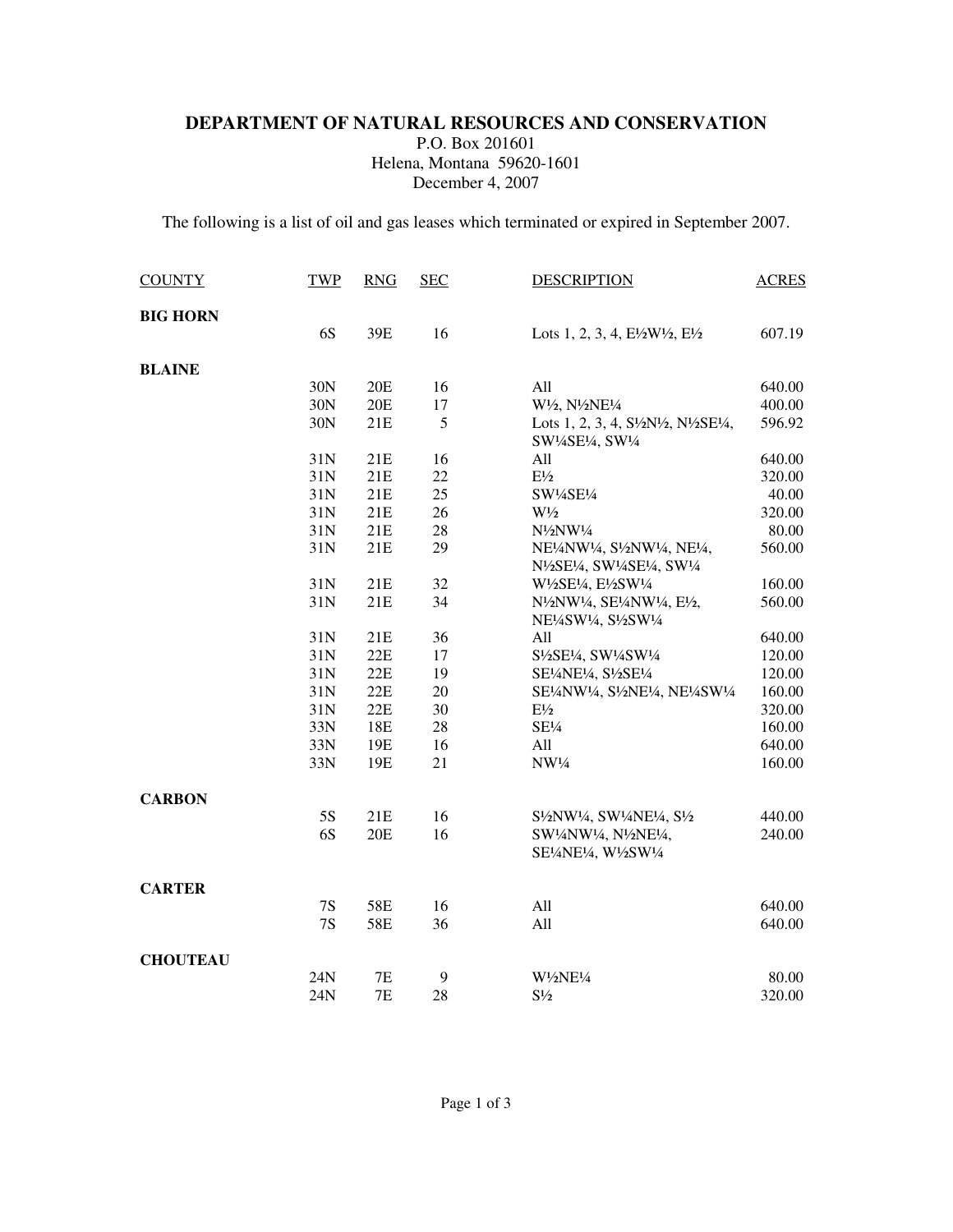| <b>COUNTY</b>        | <b>TWP</b> | <b>RNG</b> | <b>SEC</b>     | <b>DESCRIPTION</b>                                                                                                                                                         | <b>ACRES</b> |
|----------------------|------------|------------|----------------|----------------------------------------------------------------------------------------------------------------------------------------------------------------------------|--------------|
| <b>DANIELS</b>       |            |            |                |                                                                                                                                                                            |              |
|                      | 35N        | 48E        | 16             | All                                                                                                                                                                        | 640.00       |
|                      | 35N        | 48E        | 36             | All                                                                                                                                                                        | 640.00       |
|                      | 37N        | 50E        | 16             | NW1/4, SW1/4NE1/4, S1/2                                                                                                                                                    | 520.00       |
|                      | 37N        | 50E        | 36             | All                                                                                                                                                                        | 640.00       |
| <b>GOLDEN VALLEY</b> |            |            |                |                                                                                                                                                                            |              |
|                      | 6N         | 20E        | 36             | All                                                                                                                                                                        | 640.00       |
|                      | 6N         | 21E        | 30             | Lots 1, 2, 3, 4, $E\frac{1}{2}W\frac{1}{2}$ , $E\frac{1}{2}$                                                                                                               | 643.40       |
| <b>HILL</b>          |            |            |                |                                                                                                                                                                            |              |
|                      | 35N        | 15E        | 16             | All                                                                                                                                                                        | 640.00       |
|                      | 35N        | 15E        | 23             | S1/2SE1/4                                                                                                                                                                  | 80.00        |
| <b>POWDER RIVER</b>  |            |            |                |                                                                                                                                                                            |              |
|                      | <b>1S</b>  | 50E        | 36             | All                                                                                                                                                                        | 640.00       |
| <b>SHERIDAN</b>      |            |            |                |                                                                                                                                                                            |              |
|                      | 31N        | 58E        | 16             | SE <sup>1</sup> / <sub>4</sub>                                                                                                                                             | 160.00       |
|                      | 35N        | 52E        | 16             | NW1/4NW1/4, E1/2, NE1/4SW1/4<br>$S\frac{1}{2}SW\frac{1}{4}$                                                                                                                | 480.00       |
|                      | 35N        | 52E        | 36             | All                                                                                                                                                                        | 640.00       |
|                      | 35N        | 53E        | $\overline{c}$ | SW1/4SE1/4, W1/2SW1/4,<br>SE1/4SW1/4                                                                                                                                       | 160.00       |
|                      | 35N        | 53E        | 3              | SE1/4NE1/4, SW1/4SE1/4,<br>$E\frac{1}{2}SE\frac{1}{4}$                                                                                                                     | 160.00       |
|                      | 35N        | 53E        | 10             | NW1/4NE1/4                                                                                                                                                                 | 40.00        |
|                      | 35N        | 53E        | 11             | NW1/4NW1/4                                                                                                                                                                 | 40.00        |
|                      | 35N        | 53E        | 16             | All                                                                                                                                                                        | 640.00       |
|                      | 35N        | 53E        | 36             | All                                                                                                                                                                        | 640.00       |
|                      | 36N        | 52E        | 29             | SE1/4SW1/4                                                                                                                                                                 | 40.00        |
|                      | 36N        | 52E        | 32             | E½NW1/4, E½SE1/4, SW1/4SE1/4,<br>NE <sup>1</sup> /4SW <sup>1</sup> /4, N <sup>1</sup> /2SE <sup>1</sup> /4SW <sup>1</sup> /4                                               | 260.00       |
|                      | 37N        | 51E        | 23             | SE1/4SE1/4                                                                                                                                                                 | 40.00        |
|                      | 37N        | 51E        | 25             | $N\frac{1}{2}NW\frac{1}{4}$                                                                                                                                                | 80.00        |
|                      | 37N        | 51E        | 26             | NE <sup>1</sup> / <sub>4</sub> NE <sup>1</sup> / <sub>4</sub>                                                                                                              | 40.00        |
|                      | 37N        | 51E        | 36             | SE <sup>1</sup> / <sub>4</sub> NW <sup>1</sup> / <sub>4</sub> , NE <sup>1</sup> / <sub>4</sub> , S <sup>1</sup> / <sub>2</sub>                                             | 520.00       |
|                      | 37N        | 52E        | 16             | N <sup>1</sup> / <sub>2</sub> , N <sup>1</sup> / <sub>2</sub> SE <sup>1</sup> / <sub>4</sub> , SE <sup>1</sup> / <sub>4</sub> SE <sup>1</sup> / <sub>4</sub><br>NE!/4SW!/4 | 480.00       |
|                      | 37N        | 52E        | 36             | All                                                                                                                                                                        | 640.00       |
|                      | 37N        | 53E        | 16             | All                                                                                                                                                                        | 640.00       |
| <b>TOOLE</b>         |            |            |                |                                                                                                                                                                            |              |
|                      | 33N        | 2E         | 4              | Lots 1, 2, S <sup>1</sup> / <sub>2</sub> NE <sup>1</sup> / <sub>4</sub> , SE <sup>1</sup> / <sub>4</sub>                                                                   | 320.19       |
|                      | 34N        | 1E         | 16             | All                                                                                                                                                                        | 640.00       |
|                      | 35N        | 1E         | $\overline{c}$ | SW <sup>1</sup> / <sub>4</sub>                                                                                                                                             | 160.00       |
|                      | 35N        | 1E         | 3              | Lots 1, 2, $S\frac{1}{2}NE\frac{1}{4}$ , $SE\frac{1}{4}$                                                                                                                   | 323.10       |
|                      | 35N        | 1E         | 10             | NE <sup>1</sup> / <sub>4</sub>                                                                                                                                             | 160.00       |
|                      | 35N        | 1E         | 11             | $W\frac{1}{2}$                                                                                                                                                             | 320.00       |
|                      | 36N        | 1E         | 18             | Lots 1, 2, 3, $E\frac{1}{2SW1/4}$                                                                                                                                          | 176.00       |
|                      | 36N        | 1E         | 19             | Lot 4, S <sup>1</sup> / <sub>2</sub> SE <sup>1</sup> / <sub>4</sub> , SE <sup>1</sup> / <sub>4</sub> SW <sup>1</sup> / <sub>4</sub>                                        | 153.07       |